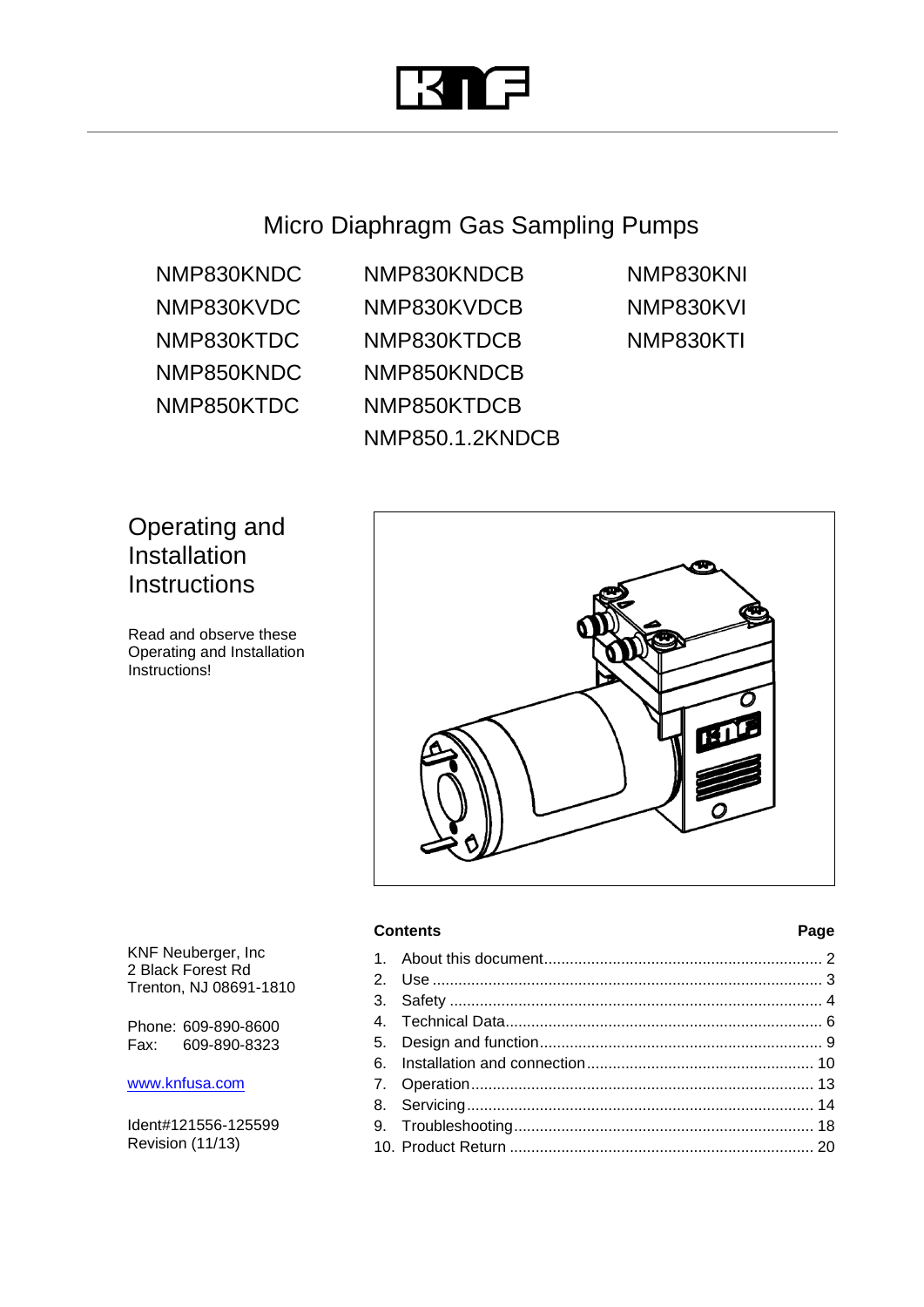## <span id="page-1-0"></span>**1. About this document**

## **1.1. Using the Operating and Installation Instructions**

The Operating and Installation Instructions are part of the pump.

 $\rightarrow$  Pass on the Operating and Installation Instructions to the next owner.

Project pumps

Customer-specific project pumps (pump models which begin with "PU" or "MPU") may differ from the Operating and Installation Instructions.

 $\rightarrow$  For project pumps, also observe the agreed upon specifications.

## **1.2. Symbols and markings**

## **Warning**



A danger warning is located here.

Possible consequences of a failure to observe the warning are specified here. The signal word, e.g. Warning, indicates the danger level.

- **WARNING**
	- $\rightarrow$  Measures for avoiding the danger and its consequences are specified here.

## **Danger levels**

| Signal word    | Meaning                                         | Consequences if not observed                                               |
|----------------|-------------------------------------------------|----------------------------------------------------------------------------|
| <b>DANGER</b>  | warns of<br>immediate danger                    | Death or serious injuries<br>and/or serious damage are the<br>consequence. |
| <b>WARNING</b> | warns of possible<br>danger                     | Death or serious injuries<br>and/or serious damage are<br>possible.        |
| <b>CAUTION</b> | warns of a possibly<br>dangerous situa-<br>tion | Minor injuries or damage are<br>possible.                                  |

*Tab. 1*

## **Other information and symbols**

- $\rightarrow$  An activity to be carried out (a step) is specified here.
- 1. The first step of an activity to be carried out is specified here. Additional, consecutively numbered steps follow.
- Ť This symbol refers to important information.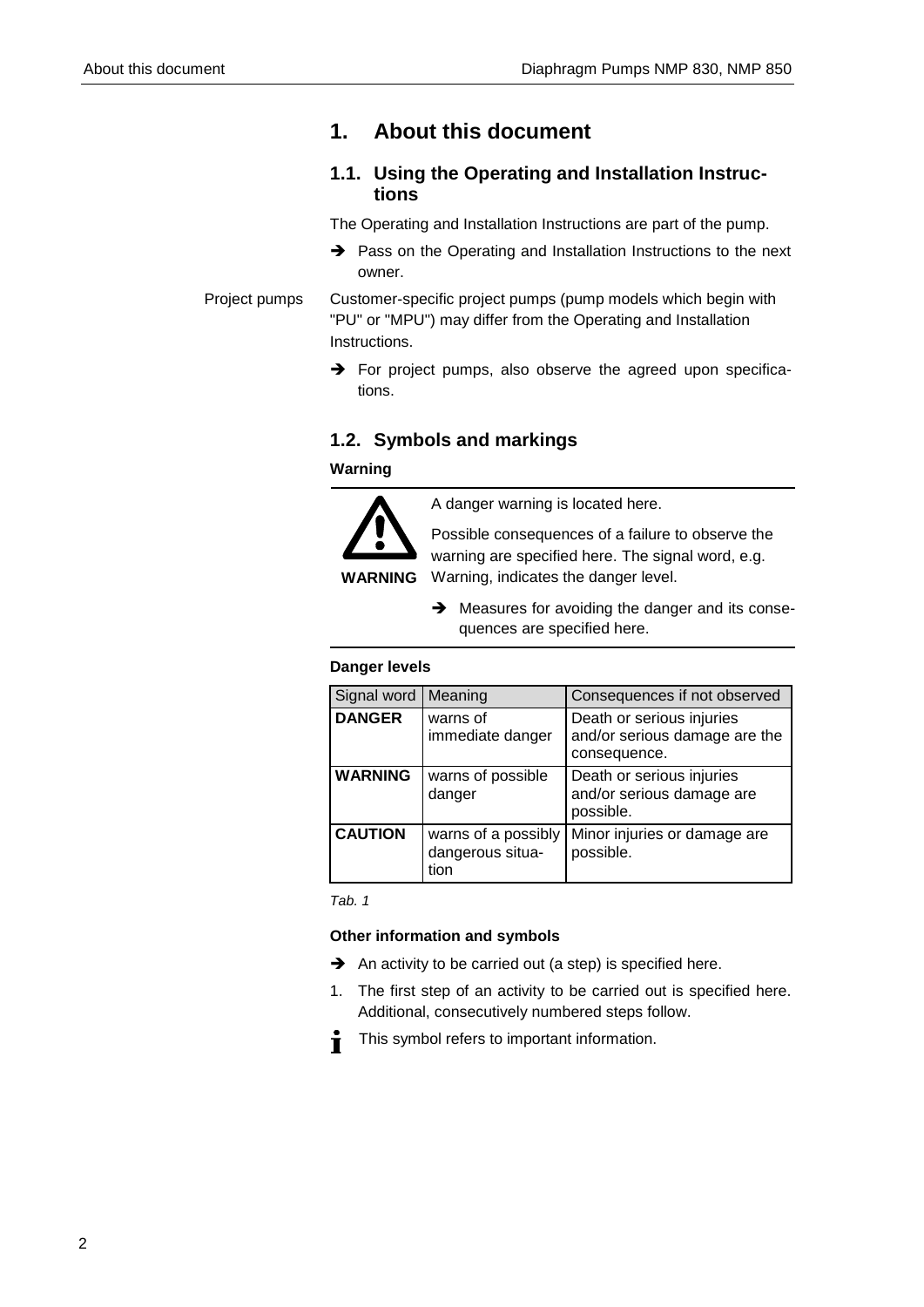## <span id="page-2-0"></span>**2. Use**

## **2.1. Proper use**

The pumps are exclusively intended for transferring gases.

## **Owner's responsibility**

| Operating parameters and<br>conditions | Only install and operate the pumps under the operating parameters<br>and conditions described in Chapter 4, Technical data.                   |  |
|----------------------------------------|-----------------------------------------------------------------------------------------------------------------------------------------------|--|
|                                        | Only complete pumps may be taken into service.                                                                                                |  |
|                                        | Make sure that the installation location is dry and the pump is<br>protected against rain, splash, hose and drip water.                       |  |
| Requirements for<br>transferred medium | Before using a medium, check whether the medium can be trans-<br>ferred danger-free in the specific application case.                         |  |
|                                        | Before using a medium, check the compatibility of the materials of<br>the pump head, pump housing, diaphragms, and valves with the<br>medium. |  |
|                                        | Only transfer gases which remain stable under the pressures and<br>temperatures occurring in the pump.                                        |  |
|                                        | 2.2. Improper use                                                                                                                             |  |
|                                        | The pumps may not be operated in an explosive atmosphere.                                                                                     |  |
|                                        | The pumps are not suitable for transferring dusts.                                                                                            |  |
|                                        | The pumps are not suitable for transferring vapors and liquids.                                                                               |  |

The pumps must not be used to create vacuum and overpressure simultaneously.

An overpressure must not be applied to the suction side of the pump.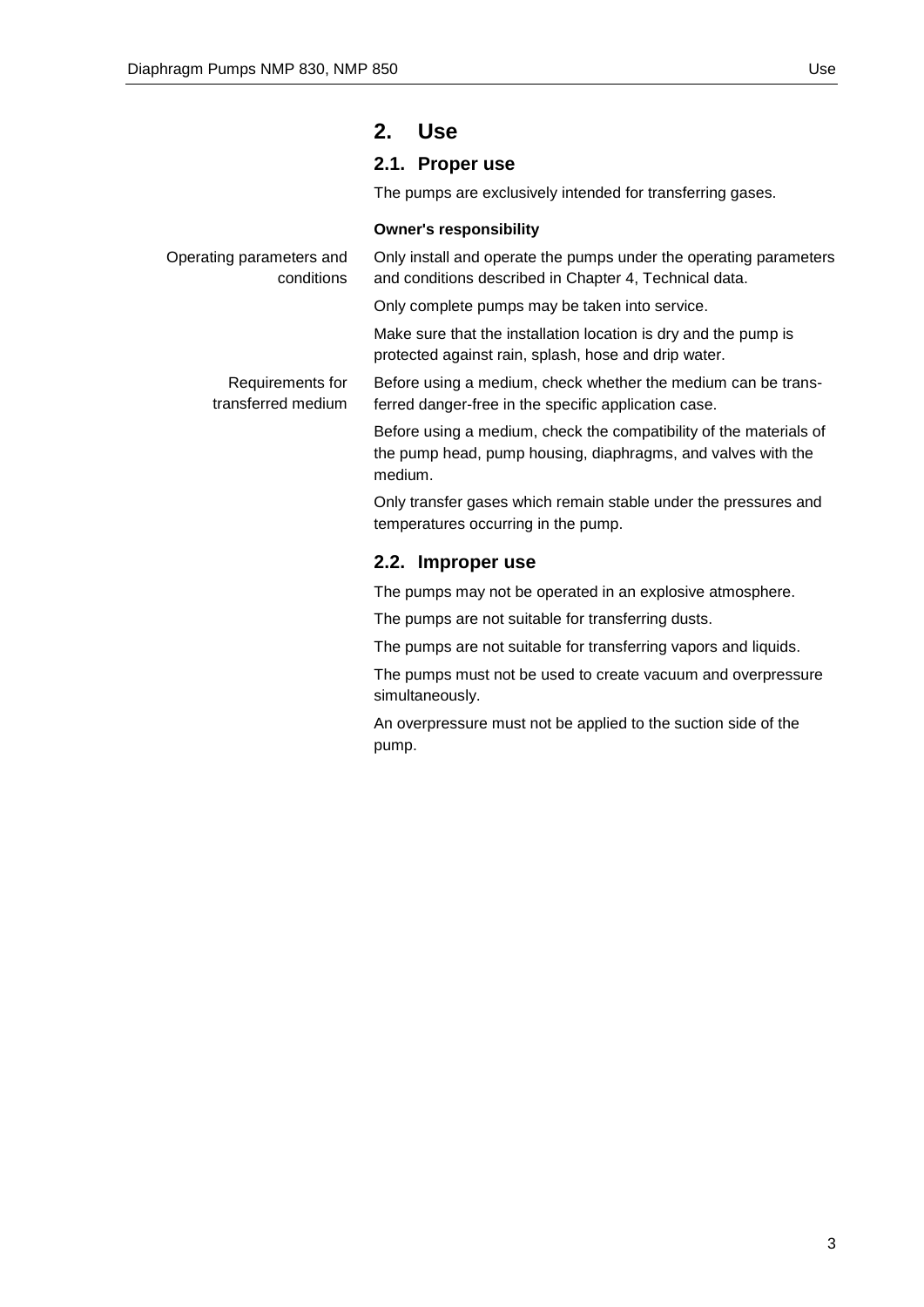<span id="page-3-0"></span>

|                                          | <b>Safety</b><br>3.                                                                                                                                                                                                                                                                                                                                                                                                                                                   |
|------------------------------------------|-----------------------------------------------------------------------------------------------------------------------------------------------------------------------------------------------------------------------------------------------------------------------------------------------------------------------------------------------------------------------------------------------------------------------------------------------------------------------|
|                                          | Note the safety precautions in Chapters 6. Installation and<br>connection, and 7. Operation.                                                                                                                                                                                                                                                                                                                                                                          |
|                                          | The pumps are built according to the generally recognized rules of<br>technology and in accordance with the occupational safety and<br>accident prevention regulations. Nevertheless, dangers can result<br>during their use which leads to injuries to the user or others, or to<br>damage to the pump or other property.                                                                                                                                            |
|                                          | Only use the pumps when they are in a good technical and proper<br>working order, in accordance with their intended use, observing the<br>safety advice within the Operating and Installation Instructions, at<br>all times.                                                                                                                                                                                                                                          |
| Personnel                                | Make sure that only trained and instructed personnel or specially<br>trained personnel work on the pumps. This especially applies to<br>assembly, connection and servicing work.                                                                                                                                                                                                                                                                                      |
|                                          | Make sure that the personnel has read and understood the Operat-<br>ing and Installation Instructions, and in particular the "Safety"<br>chapter.                                                                                                                                                                                                                                                                                                                     |
| Working in a safety-<br>conscious manner | Observe the accident prevention and safety regulations when<br>performing any work on the pump and during operation.                                                                                                                                                                                                                                                                                                                                                  |
| Handling dangerous media                 | When transferring dangerous media, be sure to observe the safety<br>regulations when handling these media.                                                                                                                                                                                                                                                                                                                                                            |
| Handling combustible media               | Be aware that the pumps are not designed to be explosion-proof.                                                                                                                                                                                                                                                                                                                                                                                                       |
|                                          | Make sure the temperature of the medium is always sufficiently<br>below the ignition temperature of the medium, to avoid ignition or<br>explosion. This also applies for unusual operational situations.                                                                                                                                                                                                                                                              |
|                                          | Note that the temperature of the medium increases when the pump<br>compresses the medium.                                                                                                                                                                                                                                                                                                                                                                             |
|                                          | Hence, make sure the temperature of the medium is sufficiently<br>below the ignition temperature of the medium, even when it is<br>compressed to the maximum permissible operating pressure of the<br>pump.                                                                                                                                                                                                                                                           |
|                                          | If necessary, consider any external sources of energy, such as<br>radiation, that may add heat to the medium.                                                                                                                                                                                                                                                                                                                                                         |
|                                          | In case of doubt, consult the KNF customer service.                                                                                                                                                                                                                                                                                                                                                                                                                   |
| Environmental protection                 | Store all replacement parts in a protected manner and dispose of<br>them properly in accordance with the applicable environmental<br>protection regulations. Observe the respective national and inter-<br>national regulations. This especially applies to parts contaminated<br>with toxic substances.                                                                                                                                                              |
| <b>EC Directives / Standards</b>         | For the purposes of the Machinery Directive 2006/42/EC, pumps<br>are "partly completed machinery," and are therefore to be regarded<br>as not ready for use. Partly completed machinery may not be<br>commissioned until such time as it has been determined that the<br>machine in which the partly completed machinery is to be<br>assembled is in conformity with the provisions of the Machinery<br>Directive 2006/42/EC. The following essential requirements of |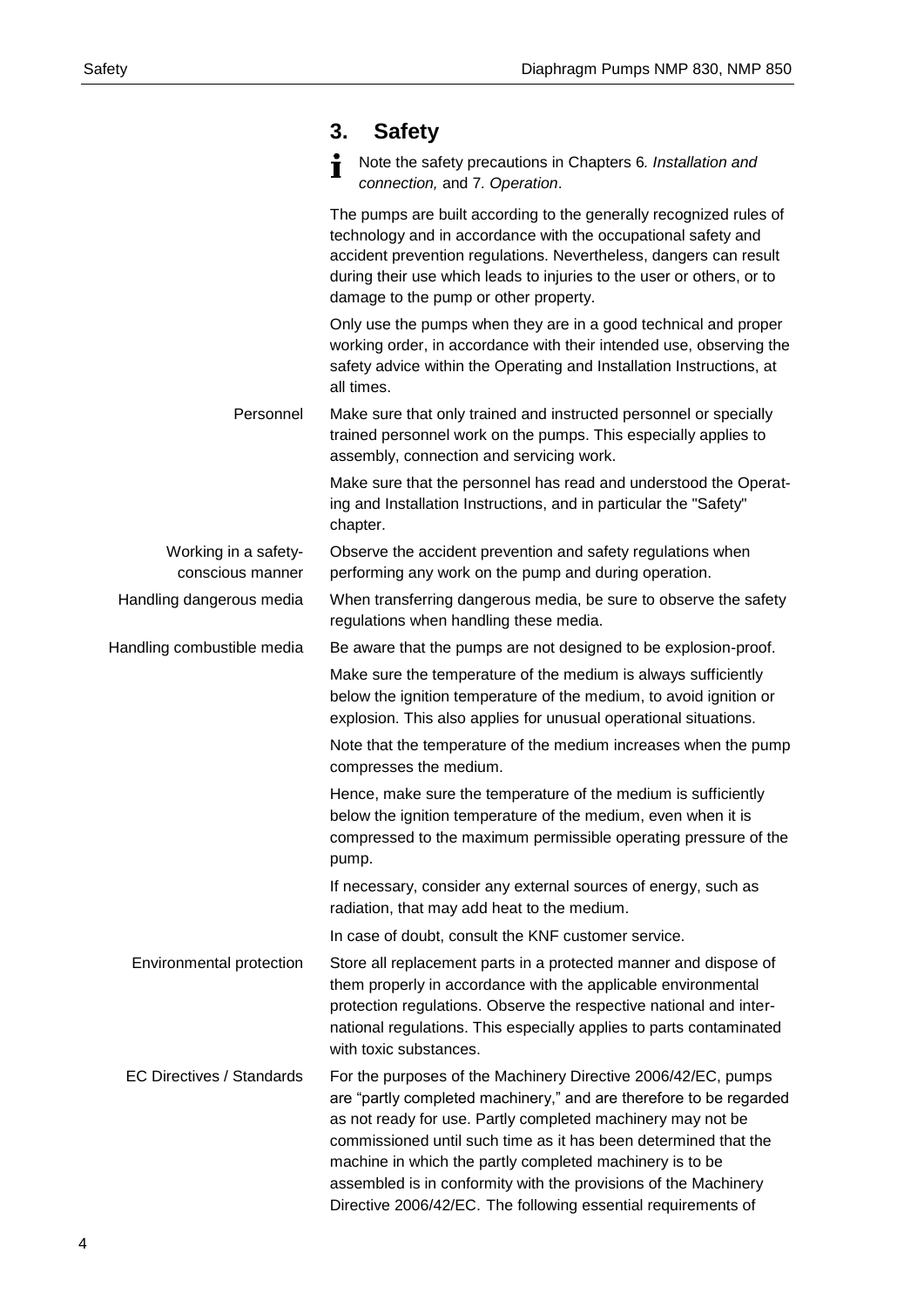Annex I of Directive 2006/42/EC (general principles) are applied and observed:

- General Principles No. 1
- No. 1.1.2. / 1.1.3. / 1.3.1. / 1.3.3. / 1.3.4. / 1.4.1. / 1.5.1.\* / 1.5.2.\* / 1.5.8. / 1.5.9. / 1.7.4. / 1.7.4.1. / 1.7.4.3. *(\* only for pump type NMP 830 K\_E)*

As these partly completed machinery are OEM-models the power supplies and the equipment for disconnecting and switching-off the partly completed machinery respectively have to be considered when mounting as well as over-current and overload protective gear.

In addition a protection against mechanical parts in motion and hot parts, if existing, has to be provided when mounting.

 $C \in$ 

The pumps conform to the Directive 2011/65/EU (RoHS2).

The pumps conform to the EC Directive 2004/108/EC concerning Electromagnetic Compatibility.

The following harmonized standards have been used:

| NMP830 K 1            | NMP830K DC<br>NMP850K DC | NMP830K DCB<br>NMP850K DCB<br>NMP850.1.2KNDCB |
|-----------------------|--------------------------|-----------------------------------------------|
| DIN EN 55014-1/2      | DIN EN 55014-1/2         | <b>DIN EN 55014-1</b>                         |
| DIN EN 61000-3-2/3    | DIN EN 60034-1           | DIN EN 61000-6-2                              |
| <b>DIN EN 60335-1</b> | DIN EN 61000-6-1/2       |                                               |

*Tab. 2*

Only have repairs to the pumps carried out by the KNF Customer Service responsible. Customer service and repairs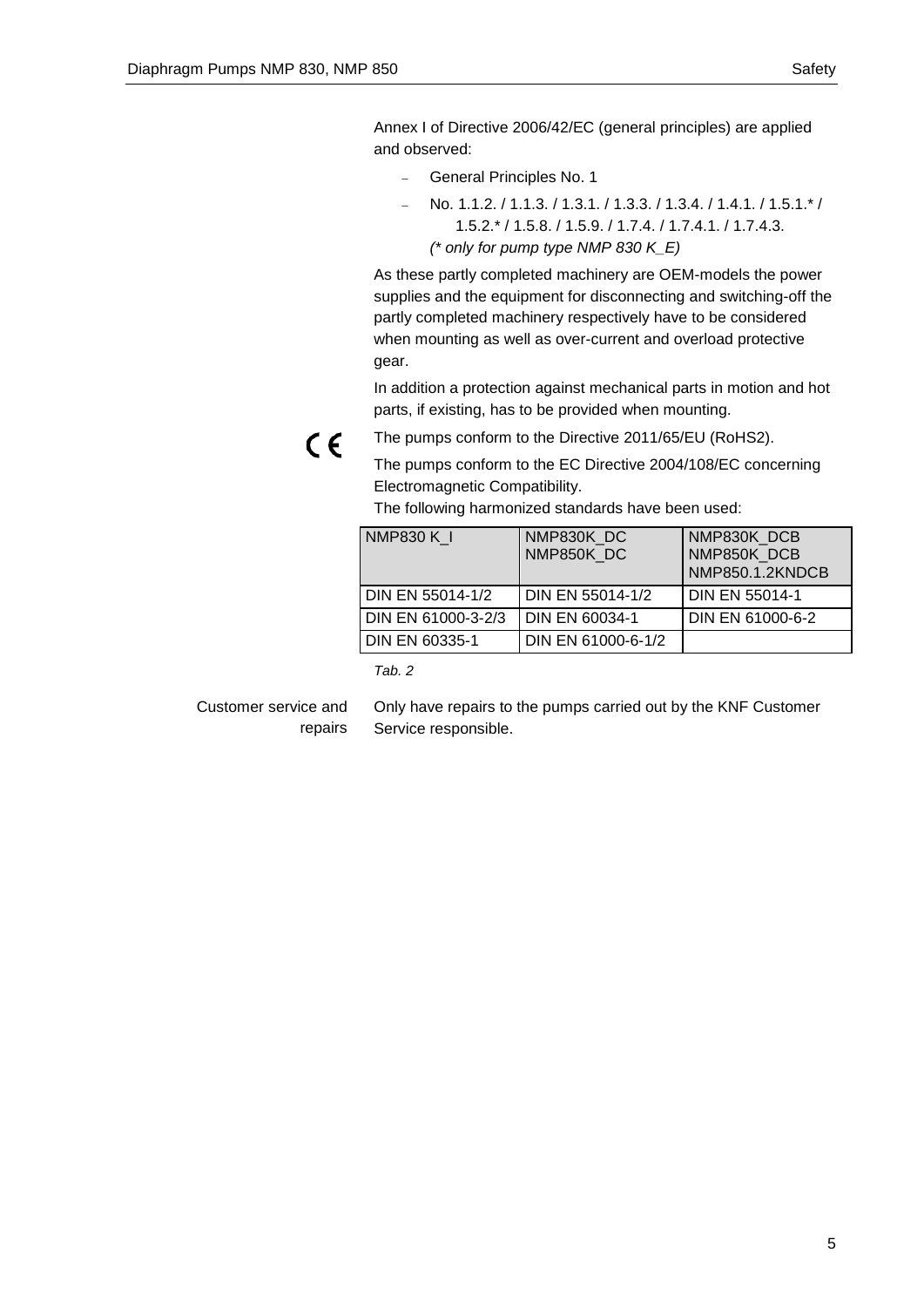## <span id="page-5-0"></span>**4. Technical Data**

## **Pump materials**

NMP830KNDC, NMP830KNDCB

NMP850KNDC, NMP850KNDCB, NMP850.1.2KNDCB

NMP830KNI

| Assembly                       | Material*  |
|--------------------------------|------------|
| Head plate; intermediate plate | <b>PPS</b> |
| Housing                        | PA-GF50    |
| Valve plate                    | CR         |
| $O$ -ring                      | <b>NBR</b> |
| Diaphragm                      | EPDM       |

*Tab. 3 \* according to DIN ISO 1629 and 1043.1*

NMP830KVDC

NMP830KVDCB

## NMP830KVI

| Assembly                       | Material*  |
|--------------------------------|------------|
| Head plate; intermediate plate | <b>PPS</b> |
| Housing                        | PA-GF50    |
| Valve plate                    | <b>FPM</b> |
| O-ring                         | FPM        |
| Diaphragm                      | <b>FPM</b> |

*Tab. 4 \* according to DIN ISO 1629 and 1043.1*

## NMP830KTDC, NMP830KTDCB

### NMP850KTDC, NMP850KTDCB

### NMP850KTI

| Assembly                       | Material*          |
|--------------------------------|--------------------|
| Head plate; intermediate plate | <b>PPS</b>         |
| Housing                        | PA-GF50            |
| Valve plate                    | <b>FFPM</b>        |
| O-ring                         | l FPM              |
| Diaphragm                      | <b>PTFE</b> coated |

*Tab. 5 \* according to DIN ISO 1629 and 1043.1*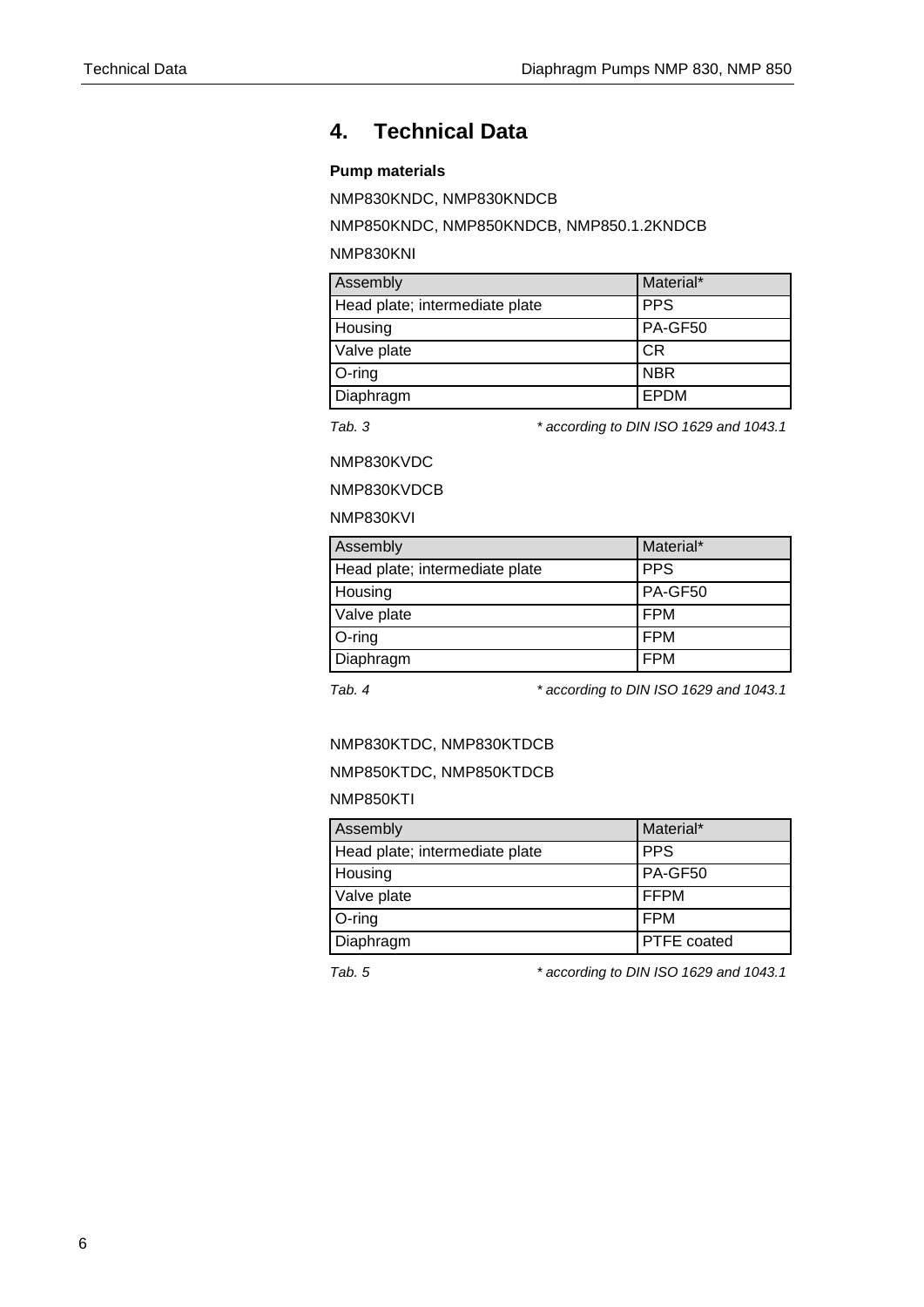| Pump type       | Delivery rate at<br>atm. pressure<br>$[$ l/min $]$ * | Max. permissible<br>operating pressure<br>[bar g] | Ultimate vacuum<br>[mbar abs.] |
|-----------------|------------------------------------------------------|---------------------------------------------------|--------------------------------|
| NMP830KNE       | 1.8                                                  |                                                   | 250                            |
| NMP830KVE       |                                                      |                                                   |                                |
| NMP830KTE       | 1.6                                                  | 1                                                 | 310                            |
| NMP830KNDC      | 3.1                                                  |                                                   | 250                            |
| NMP830KVDC      | 2.7                                                  |                                                   |                                |
| NMP830KTDC      | 2.6                                                  |                                                   | 350                            |
| NMP830KNDCB     | 2.5                                                  | 1.4                                               | 240                            |
| NMP830KVDCB     | 2.1                                                  |                                                   |                                |
| NMP830KTDCB     |                                                      | 1.3                                               | 330                            |
| NMP850KNDC      | 4.5                                                  |                                                   | 230                            |
| NMP850KTDC      | 3.9                                                  |                                                   | 300                            |
| NMP850KNDCB     | 4.2                                                  | 1.5                                               | 230                            |
| NMP850KVDCB     | 3.5                                                  |                                                   | 300                            |
| NMP850.1.2KNDCB | 8                                                    |                                                   | 230                            |

### **Pneumatic values**

*Tab. 6 \* Liters in standard state (1,013 mbar)*

## **Electrical data**

| Parameter       | Value          |
|-----------------|----------------|
| Electrical data | See type plate |

*Tab. 7*

## **Dimensions**

| Pump type        | Dimensions [L x W x H]   |
|------------------|--------------------------|
| <b>NMP8301</b>   | approx. 98 x 56 x 66     |
| <b>NMP830 DC</b> | approx. 76 x 30,5 x 51   |
| NMP830 DCB       | approx. 63.5 x 54x 66    |
| <b>NMP850 DC</b> | approx. 80.5 x 38 x 54   |
| NMP850 DCB       | approx. 76.5 x 54 x 69.5 |
| NMP850.1.2 DCB   | approx. 143 x 76 x 59    |

*Tab. 8*

## **Weight**

| Pump type        | Weight [kg]   |
|------------------|---------------|
| <b>NMP830 E</b>  | approx. 0.590 |
| <b>NMP830 DC</b> | approx. 0.195 |
| NMP830 DCB       | approx. 0.270 |
| <b>NMP850 DC</b> | approx. 0.210 |
| NMP850 DCB       | approx. 0.360 |
| NMP850.1.2 DCB   | approx. 0.430 |

*Tab. 9*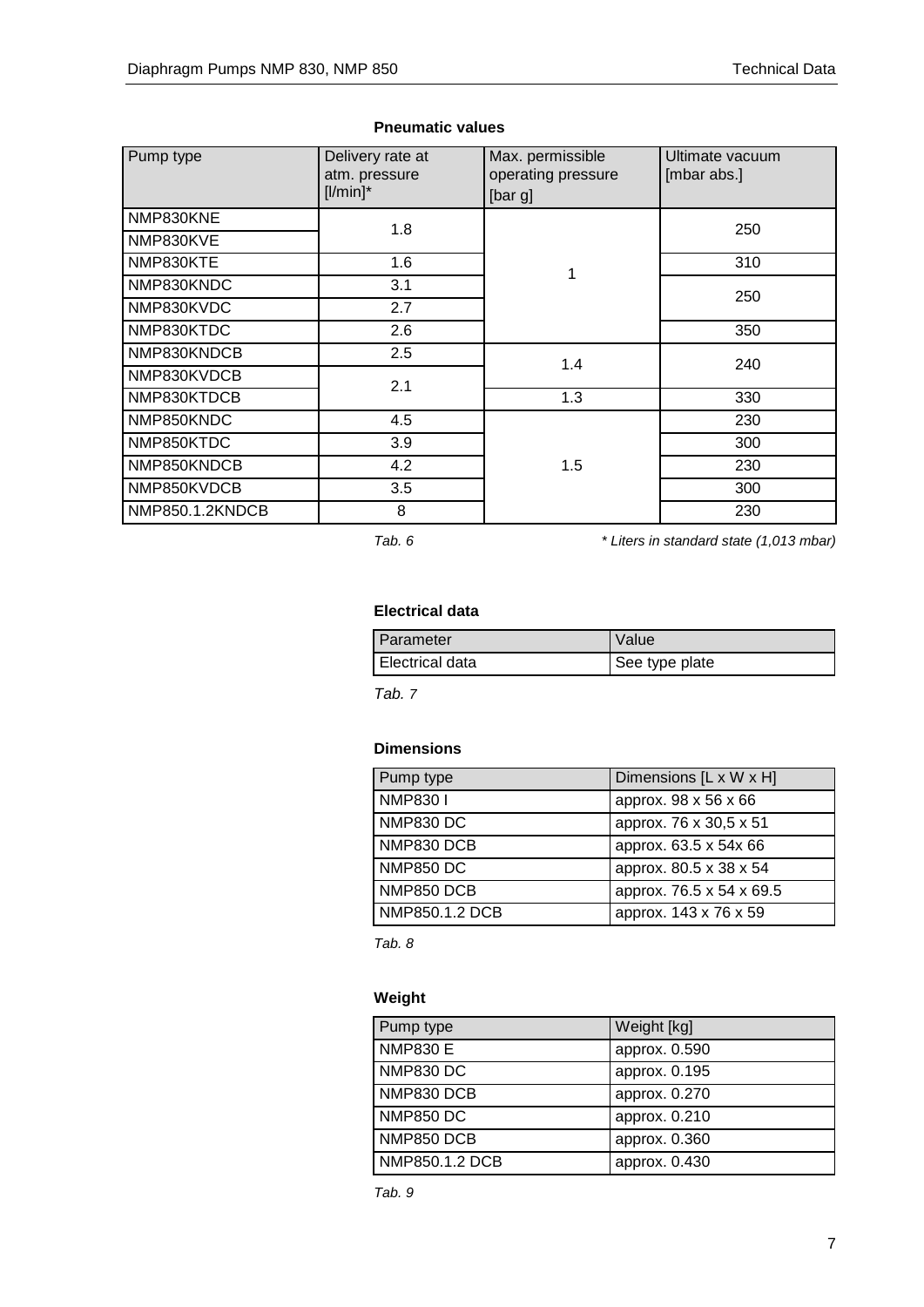## **Other parameters**

| Parameter                                        | Values                                                                        |
|--------------------------------------------------|-------------------------------------------------------------------------------|
| Pneumatic connections<br><b>NMP 830</b>          | For tube ID 4 mm                                                              |
| Pneumatic connections<br><b>NMP 850</b>          | For tube ID 5 mm                                                              |
| Pneumatic connections<br>NMP 850.1.2             | For tube ID 4 mm                                                              |
| Permissible<br>ambient temperature               | $+5$ °C to $+40$ °C                                                           |
| Permissible media temperature                    | + 5 °C to + 40 °C                                                             |
| Maximum permissible ambient<br>relative humidity | 80 % for temperatures up to<br>31 °C, decreasing linearly to<br>50 % at 40 °C |
| Max. altitude of site<br>[m above sea level]     | 2000                                                                          |

*Tab. 10*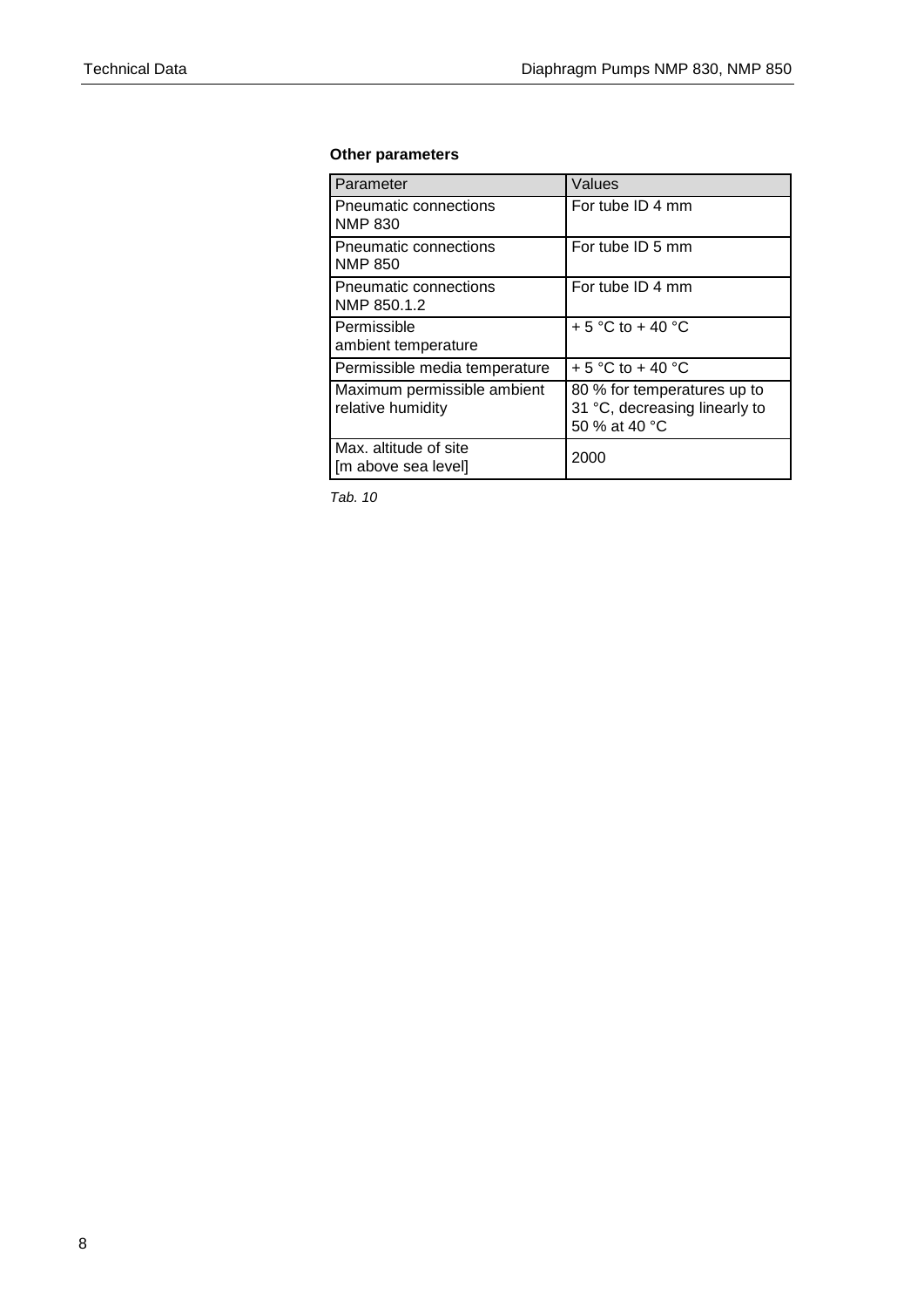## <span id="page-8-0"></span>**5. Design and function**

## **Design**

- **1** Motor
- **2** Inlet
- **3** Outlet
- **4** Pump head



*Fig. 1: Diaphragm pump NMP 830\_\_DC*

## **Function**

- **1** Outlet valve
- **2** Inlet valve
- **3** Transfer chamber
- **4** Diaphragm
- **5** Eccentric
- **6** Connecting rod<br>**7** Pump drive
- **7** Pump drive





The pumps transfer, compress and evacuate gases.

The elastic diaphragm (**4**) is moved up and down by the eccentric (**5**) and the connecting rod (**6**). In the downward stroke it aspirates the gas to be transferred via the inlet valve (**2**). In the upward stroke, the diaphragm presses the medium out of the pump head via the outlet valve (**1**). The transfer chamber (**3**) is hermetically separated from the pump drive (**7**) by the diaphragm.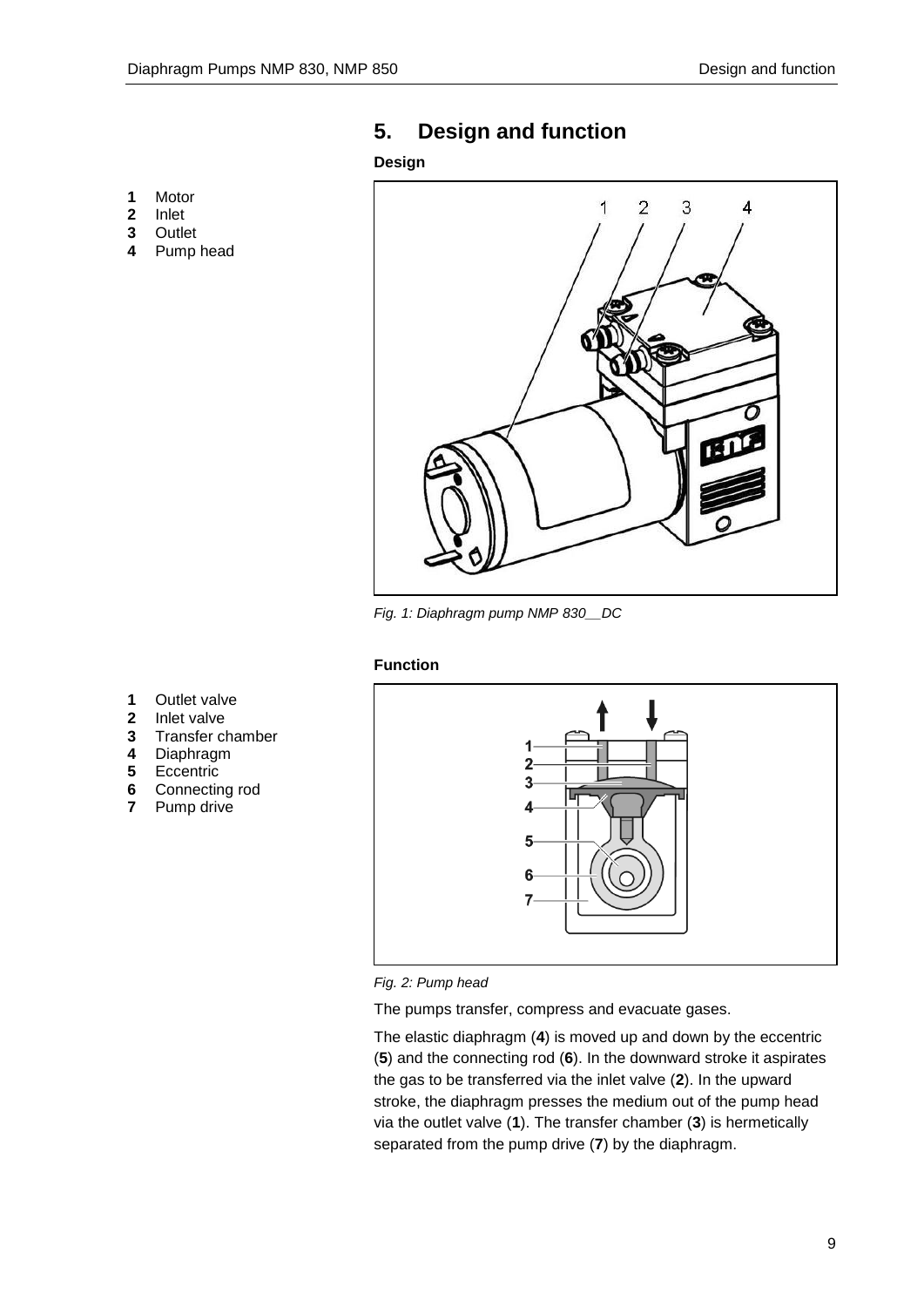## <span id="page-9-0"></span>**6. Installation and connection**

Only install and operate the pumps under the operating parameters and conditions described in Chapter [4,](#page-5-0) Technical data.

Observe the safety precautions (see Chapter 3).

## **6.1. Installation of the pump**

 $\rightarrow$  Before installation, store the pump at the installation location to bring it up to ambient temperature.

### Mounting dimensions

Installation location

- $\rightarrow$  See the data sheet for the mounting dimensions.
- $\rightarrow$  Make sure that the installation location is dry and the pump is protected against rain, splash, hose and drip water.
- $\rightarrow$  Install the pump at the highest point in the system to prevent condensate from collecting in the pump head.
- $\rightarrow$  Choose a safe location (flat surface) for the pump.
- $\rightarrow$  Protect the pump from dust.
- $\rightarrow$  Protect the pump from vibrations and jolts.

## **6.2. Electrical connection**

- $\rightarrow$  Only have the pump connected by an authorized specialist.
- $\rightarrow$  Only have the pump connected when the power supply is disconnected.
- $\rightarrow$  In the electrical installation, arrangements (complying with EN 60335-1) must be made for disconnecting the pump motor from the electrical supply.

### **Connecting pump**

- 1. Compare the supply data with the data on the motor-plate. For operating current see type plate.
- The voltage must not vary by more than + 10% and 10% from Ť that shown on the type-plate.

The earth (ground) wire must be connected to the motor (not necessary on dc motors up to 24V).

- 2. Connect the earth (ground) wire to the motor (not necessary on dc motors up to 24V).
- 3. Connect the positive and negative pole.
- Note the proper polarity (see marking on the motor). Incorrect  $\blacksquare$ lead connection will damage electronics of brushless dc motors (type designation ending with B).

For brushed dc motor lead wires connection:

+ red wire - black wire

For brushless dc motor lead wire connection:

+ red wire - blue wire

White wire: Voltage control 0-5 V DC (4 wire motor only)

Green wire: Frequency output (4 wire motor only)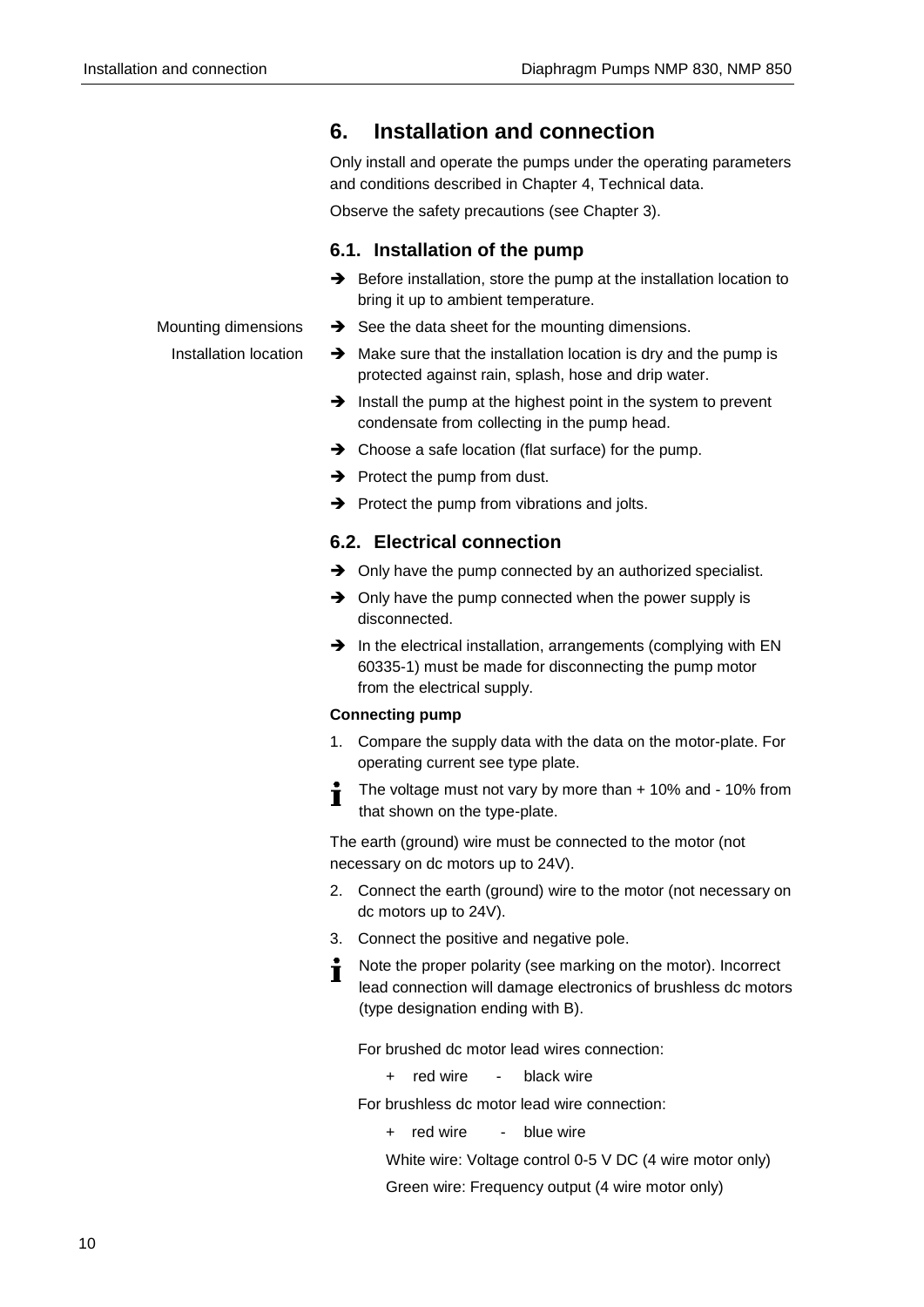### **EMC-compatible Installation**

### **a) DC motor (brushed)**

The Tests:

- Magnetic field with energy-technical frequency
- Electromagnetic HF field, amplitude-modulated
- Electromagnetic HF field, pulse-modulated
- Discharging of static electricity
- High frequency, asymmetric
- Fast transients

were not carried out, cause the products do not contain electronic modules, which can be affected by these tests.

The Surge-test can only be passed with additional means, or is not mandatory, if: From EN61000-6-1 technical norm for EMC protection, part 1,10 test demands for EMC protection, table 3, EMC protection, D.C.- power in- and outputs. Remark 3: (quotation) Not to be used with input connections which are foreseen for a connection with a battery or a rechargeable battery which has to be removed or disconnected from the device for the recharge.

Devices with a D.C. power input which are foreseen to be operated with an A.C. / D.C. converter have to be tested at an A.C. power input of an A.C. / D.C. converter fixed by the manufacturer. In case the converter was not fixed they have to be tested at an A.C. power input of a typical (usual) A.C. / D.C. converter.

The test is applicable for D C power inputs which are foreseen for a permanent connection to cables which are longer than 10 m.

### **b) DC motor (brushless)**

In order to remove the electrical interference according to EN 55014-1:1993 + A1:1997 all pumps with brushless DC motor (DC B) must be equipped with an additional electronic circuit. This electronic circuit has to be installed as close to the motor as possible.

The additional circuitry is not necessary if a voltage supply has a suppression of > 20 dB at 150 kHz and 0 dB at 1 MHz.

The supplemental circuit must be structured according to the following electrical diagram and the components defined therein in order to achieve the required level of suppression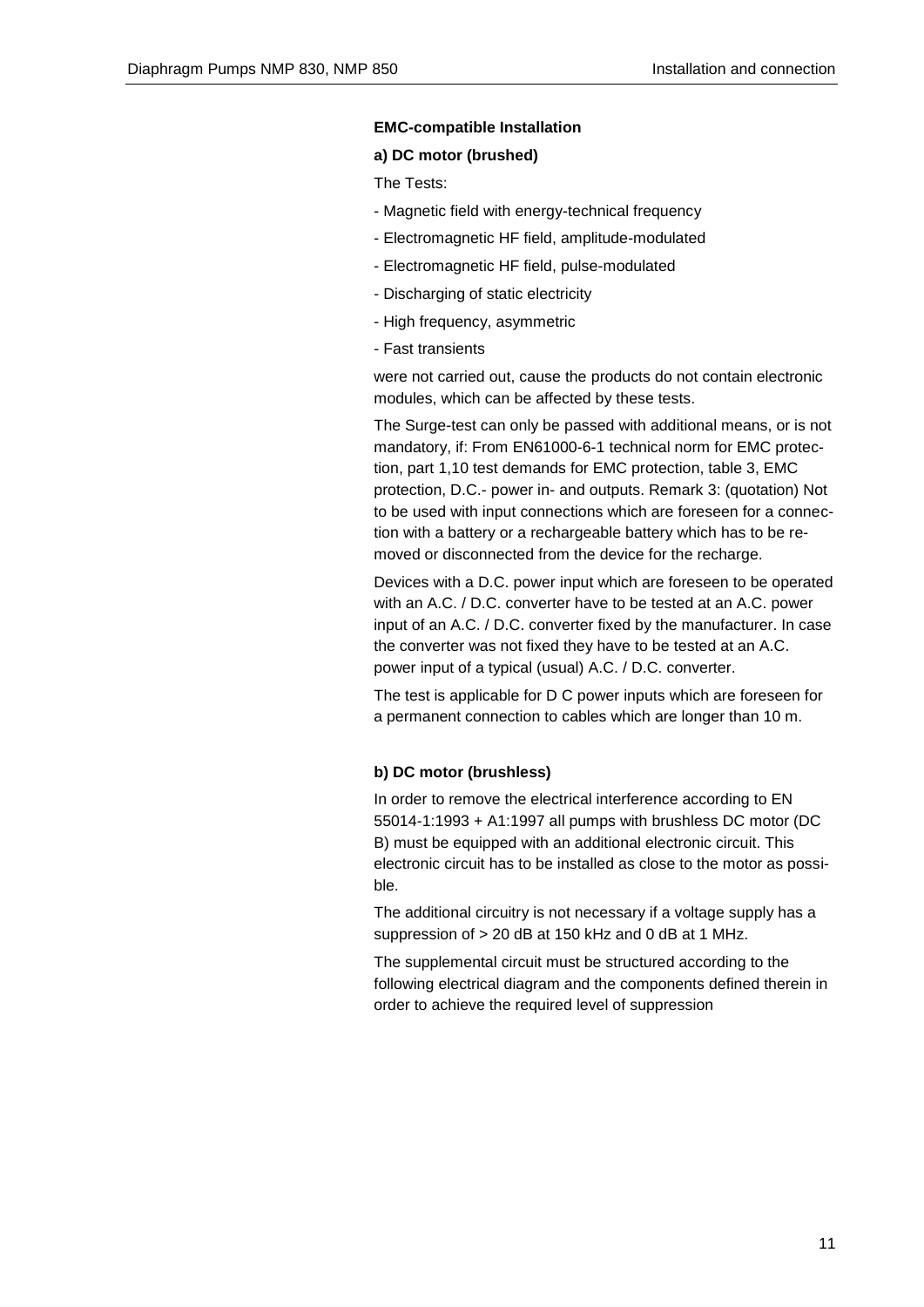

*Fig. 3: Electrical diagram of the supplemental circuit*

## **6.3. Pneumatic connection**

| Connected<br>components | $\rightarrow$ Only connect components to the pump which are designed for<br>the pneumatic data of the pump (see Chapter 4, Technical da-<br>ta). |
|-------------------------|--------------------------------------------------------------------------------------------------------------------------------------------------|
| Pump exhaust            | $\rightarrow$ If the pump is used as a vacuum pump, safely discharge the<br>pump exhaust at the pump's pneumatic outlet.                         |
| <b>Connecting pump</b>  |                                                                                                                                                  |
|                         | A marking on the pump head shows the direction of flow.                                                                                          |

- 1. Remove the protective plugs from the hose connectors.
- 2. Connect the suction line and pressure line.
- 3. Lay the suction and pressure line at a downward angle to prevent condensate from running into the pump.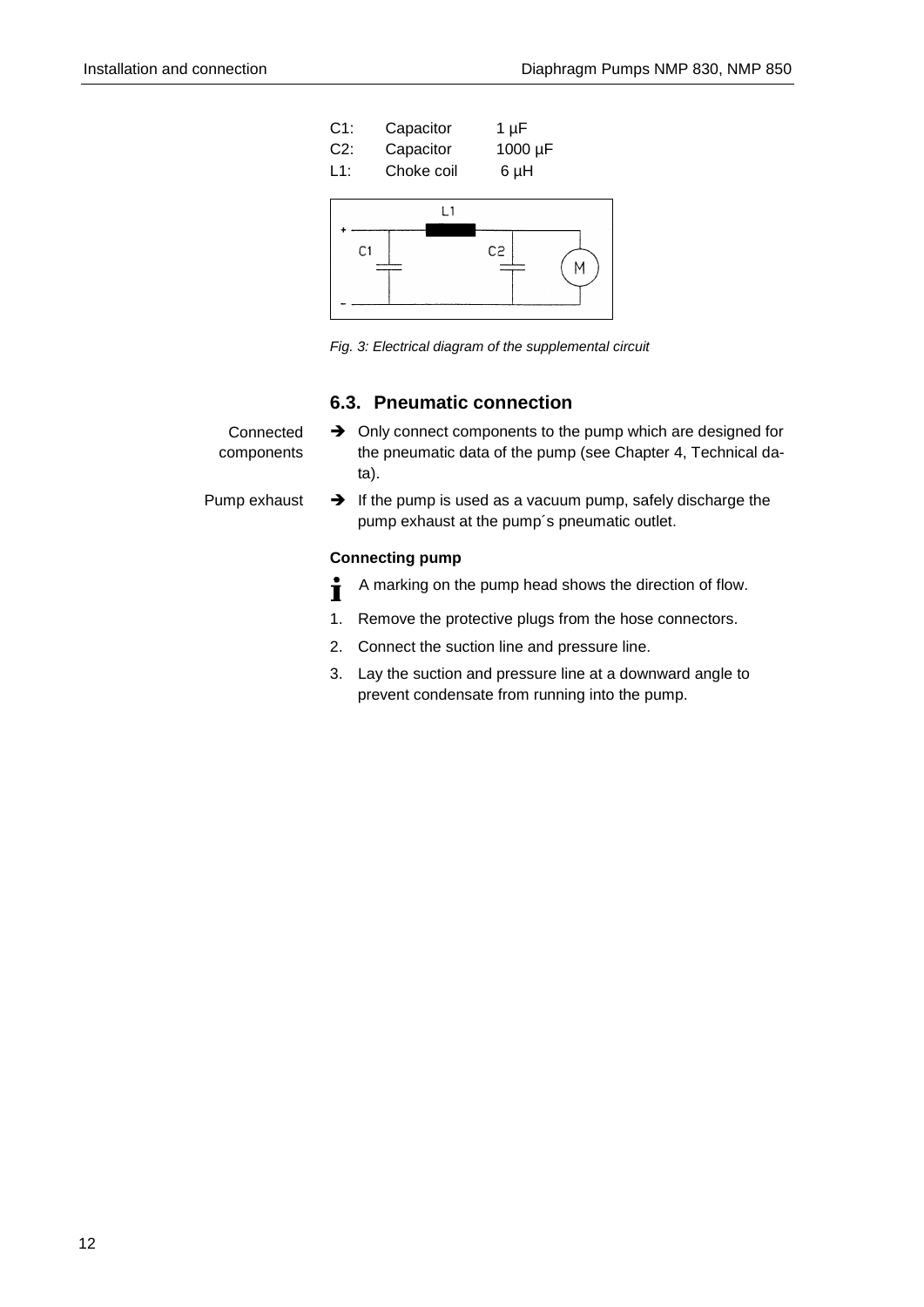## <span id="page-12-0"></span>**7. Operation**

Only operate the pumps under the operating parameters and conditions described in Chapter [4,](#page-5-0) Technical data.

Make sure the pumps are used properly (see Chapter 2.1).

Make sure the pumps are not used improperly (see Chapter 2.2).

Observe the safety precautions (see Chapter 3).

**WARNUNG**

- Hazard of the pump head bursting due to excessive pressure increase
- $\rightarrow$  Do not exceed max. permissible operating pressure (see Chapter 4, Technical data).
- $\rightarrow$  Monitor pressure during operation.
- $\rightarrow$  If the pressure exceeds the maximum permissible operating pressure, immediately switch off pump and eliminate fault (see Chapter 8. Troubleshooting).
- $\rightarrow$  Only throttle or regulate the air or gas quantity in the suction line to prevent the maximum permissible operating pressure from being exceeded.
- $\rightarrow$  If the air or gas quantity in the pressure line is throttled or regulated, make sure that the maximum permissible operating pressure is not exceeded.
- Ť Excessive pressure (with all of the related hazards) can be prevented by placing a bypass line with a pressure-relief valve between the pressure and suctions sides of the pump. For further information, contact our technical adviser (see front page for telephone number).
- $\rightarrow$  With the pump at a standstill, open pressure vacuum and suction lines to normal atmospheric pressure. Pump standstill
- Switching pump on The pump may not start up against pressure or vacuum during Ť switch-on. This also applies in operation following a brief power failure.
	- $\rightarrow$  Make sure that normal atmospheric pressure is present in the lines during switch-on.
	- Regularly inspect the pump for external damage or leaks. Diaphragm and valve plate(s) are the only parts subject to wear. Wear is usually indicated by a drastic reduction in the pneumatic performance. When replacing parts proceed as described in Chapter 8. Inspection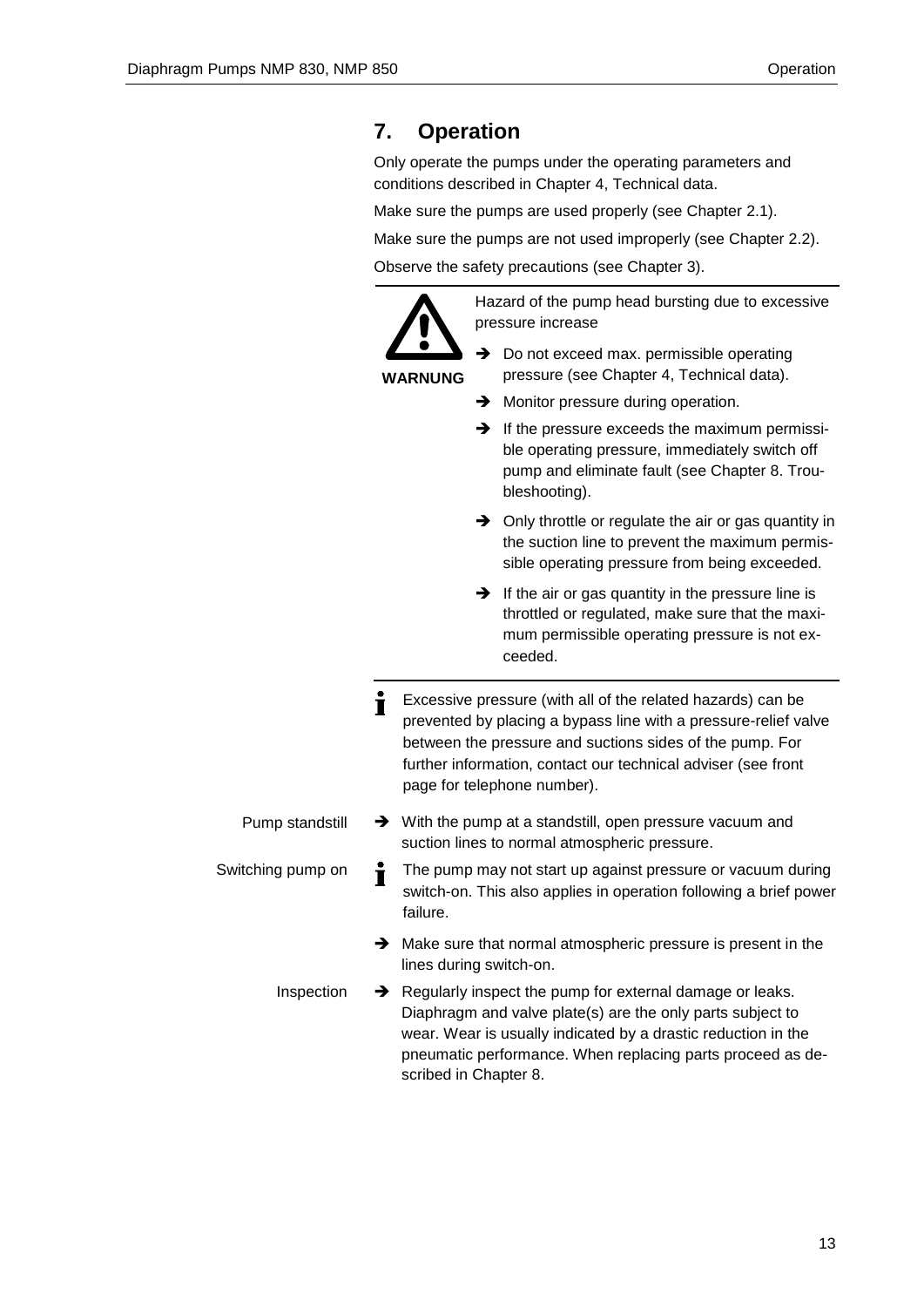## <span id="page-13-0"></span>**8. Servicing**

## **Before working on the pump, isolate the power supply securely, then check that the lines are not live.**

Always change valve plate(s), diaphragm, and O-rings (if existing) at the same time.

## **8.1. NMP830**

Parts required

| Type range | <b>Kit Parts</b>                           | Order-No. |
|------------|--------------------------------------------|-----------|
| NMP830KN   | 1 Diaphragm<br>2 Valve plates<br>2 O-Rings | 076298    |
| NMP830KV   | 1 Diaphragm<br>2 Valve plates<br>2 O-Rings | 076300    |
| NMP830KT   | 1 Diaphragm<br>2 Valve plates<br>2 O-Rings | 076299    |

*Tab. 11: Parts*

Tools required

| Tool                                              |  |
|---------------------------------------------------|--|
| Torx screwdriver, Torx 10 IP (current style unit) |  |
| Phillips screwdriver No.1 (older style unit)      |  |
| Pencil                                            |  |

*Tab. 12: Tools*



*Fig. 4: Pump head NMP 830K\_*

## **Specification**

- **1** Screw
- **2** Head plate
- **3** Valve plate
- **4** O-ring
- **5** Intermediate plate
- **6** Diaphragm
- **7** Spacer

## See fig. 4.

- 1. Mark the position of head parts relative to each other by a drawing line with a pencil. This helps to avoid incorrect assembly later.
- 2. Undo the four screws (**1**) in the head.
- 3. Lift the head plate (**2**) and the intermediate plate (**5**) complete with valve plates (**3**) and O-rings (**4**) off the housing.
- 4. Hold the pump with one hand, so that the diaphragm is pointing downwards. Lift the diaphragm (**6**) by the opposing side edges, grasp it and unscrew it in the counter-clockwise direction.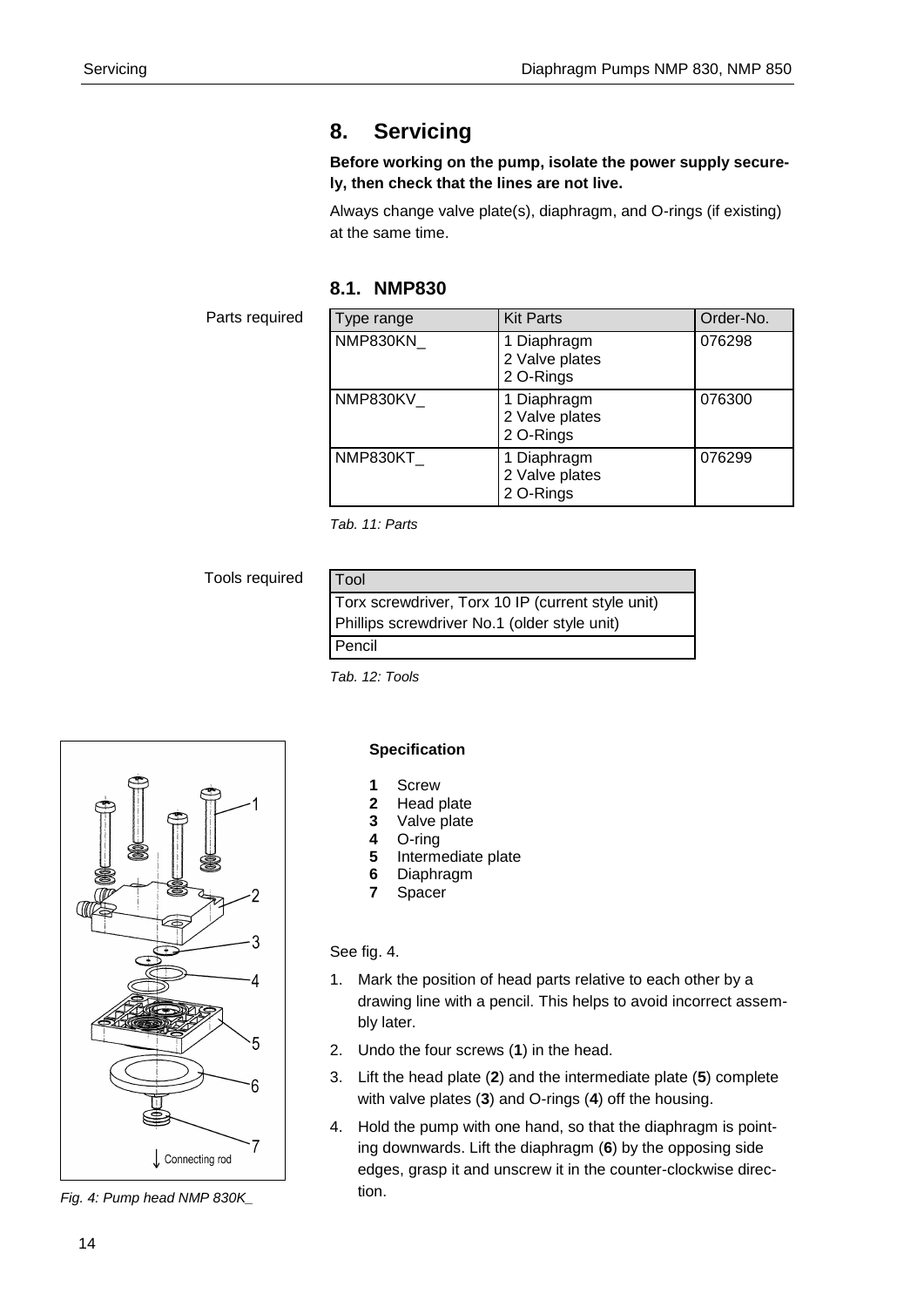- 5. Take the diaphragm spacers (**7**) off the threaded portion of the diaphragm and put them on the threaded portion of the new diaphragm.
- 6. Move the connecting rod to the upper point.
- 7. Screw the new diaphragm (**6**) with spacers (**7**) clockwise onto the connection rod and tighten hand-tight.
- 8. Place the intermediate plate (**5**) on the housing, in the position indicated by the drawing line.
- 9. Exchange both valve plates (**3**) and both O-rings (**4**). The valve plates for pressure and suction sides are identical, as are upper and lower sides of the plates.
- 10. Place the head plate (**2**) on the intermediate plate (**5**), in the position indicated by the drawing line; gently tighten the four screws (**1**) evenly and diagonally (if a torque screwdriver is available: torque about 0.30 Nm).
- 11. Let the pump run.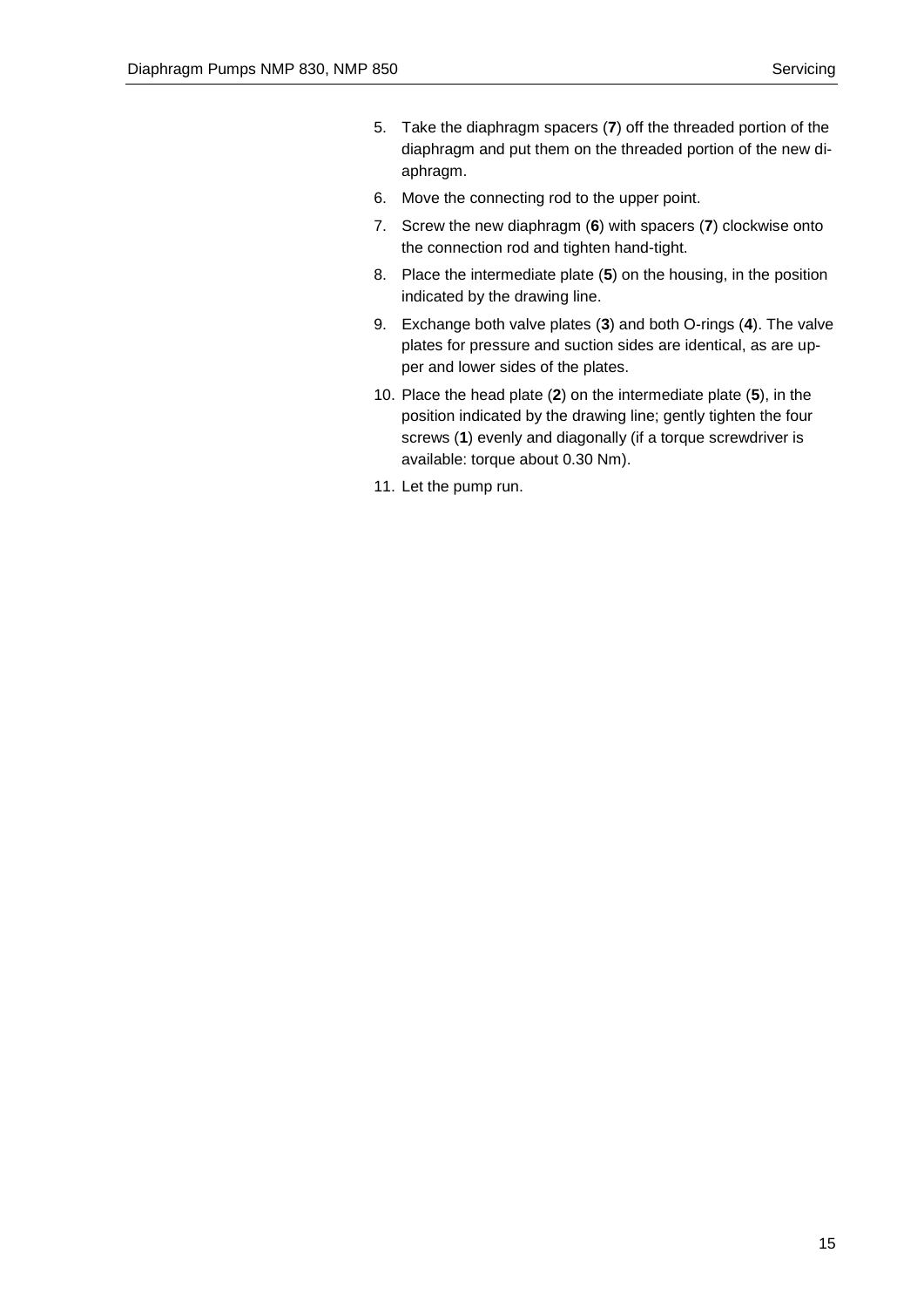## **8.2. NMP850**

## Parts required

| Typre range     | <b>Kit Parts</b>               | Order-No. |
|-----------------|--------------------------------|-----------|
| NMP850KN        | 1 Diaphragm<br>1 Valve plate   | 202563    |
| NMP850.1.2KNDCB | 2 Diaphragms<br>2 Valve plates | 202563    |
| NMP850KT        | 1 Diaphragm<br>1 Valve plate   | 202564    |

*Tab. 13: Parts*

Tools required

| Tools                                             |  |
|---------------------------------------------------|--|
| Torx screwdriver, Torx 10 IP (current style unit) |  |
| Phillips screwdriver No.1 (older style unit)      |  |
| Pencil                                            |  |

*Tab. 14: Tools*



*Fig. 5: Pump head NMP 850 K\_*

## **Specification**

- **1** Screw
- **2** Head plate
- **3** Valve plate (one piece)<br>**4** Intermediate plate
- **4** Intermediate plate
- **5** Diaphragm
- **6** Connecting rod disc
- **7** Spacer

## See fig. 5.

For pump NMP850.1.2KNDCB:

To avoid opening the pneumatic connection between the pump heads service the pump as described below with the following addition: Make steps 1 to 3 and 11 for both pump heads together.

- 1. Mark the position of head parts relative to each other by a drawing line with a pencil. This helps avoid incorrect assembly later.
- 2. Undo the four screws (**1**) in the head.
- 3. Lift the head plate (**2**) and the intermediate plate (**4**) off the housing.
- 4. Hold the pump with one hand, so that the diaphragm is pointing downwards. Lift the diaphragm (**5**) by the opposing side edges, grasp it and unscrew it in the counter-clockwise direction.
- 5. Remove connection rod disc (**6**) and diaphragm spacers (**7**) from the threaded pin of the diaphragm.
- 6. Push the connection rod disc (**6**) and the diaphragm spacers (**7**) in this order onto the threaded pin of the new diaphragm.
- 7. Move the connecting rod to the upper point.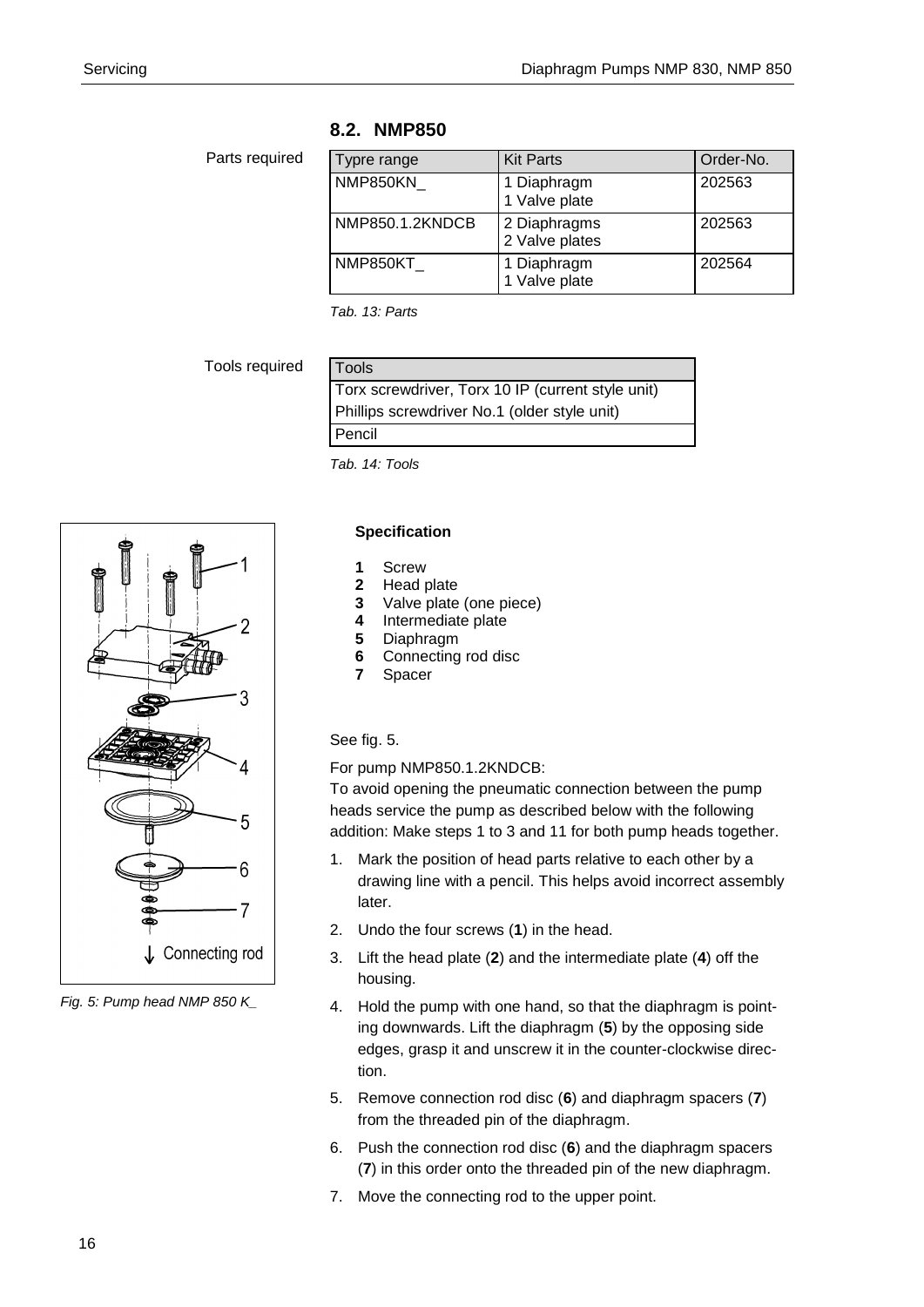- 8. Screw the new diaphragm (**5**) with connection rod disc (**6**) and spacers (**7**) clockwise onto the connection rod and tighten hand-tight.
- 9. Place the intermediate plate (**4**) on housing, in the position indicated by the drawing line.
- 10. Place the new valve plate (**3**) on the intermediate plate (**4**).
- 11. Place the head plate (**2**) on the intermediate plate (**4**), in the position indicated by the drawing line; gently tighten the four screws (**1**), evenly and diagonally (if a torque screwdriver is available: torque about 0.30 Nm).
- 12. Let the pump run.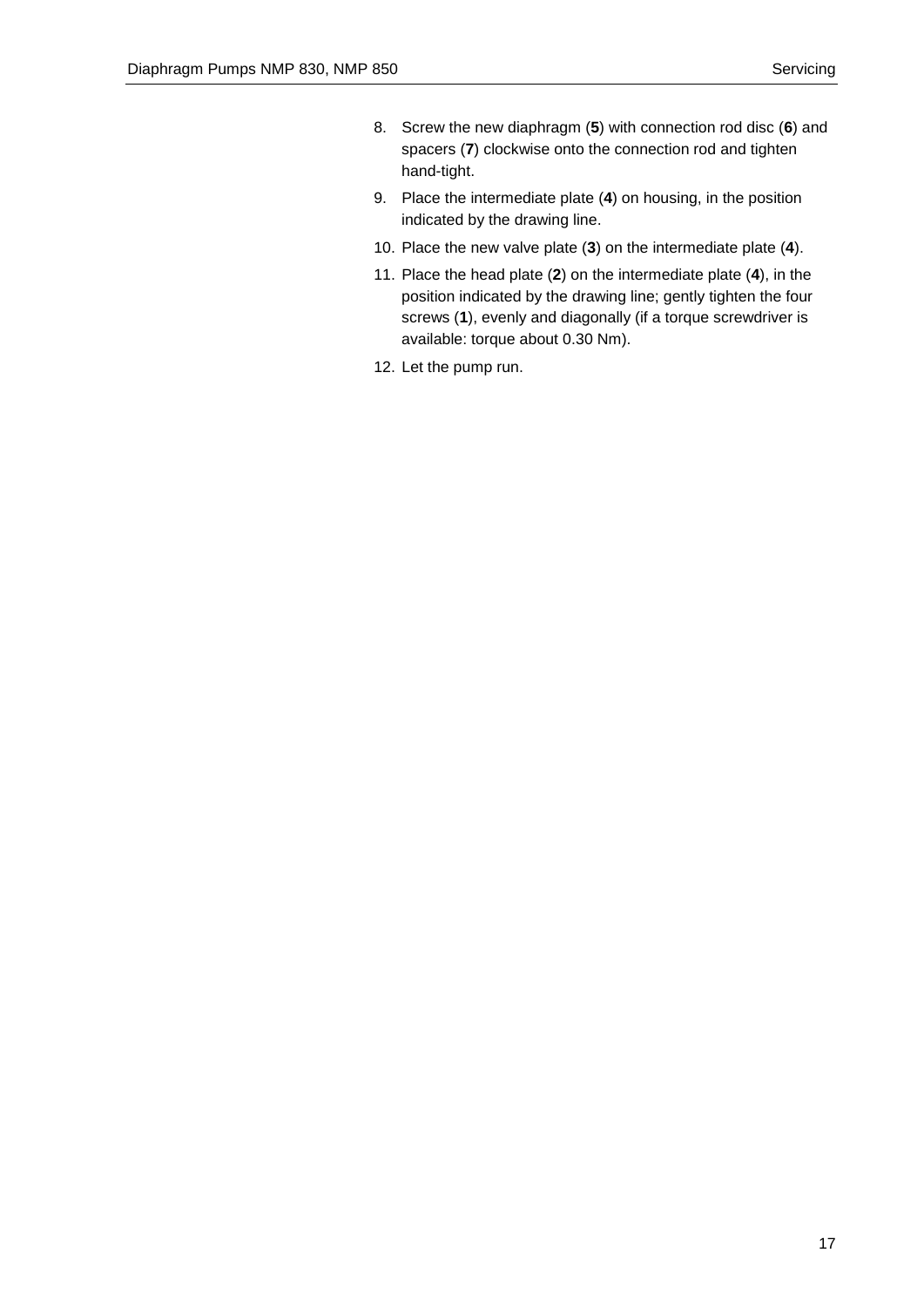## <span id="page-17-0"></span>**9. Troubleshooting**

- $\rightarrow$  Disconnect the pump power supply before working on the pump.
- $\rightarrow$  Make sure the pump is de-energized and secure.

Check the pump (see Tab. 15 and 16).

| <b>Pump does not transfer</b>                     |                                                     |
|---------------------------------------------------|-----------------------------------------------------|
| Cause                                             | Fault remedy                                        |
| Connections or lines blocked.                     | Check connections and lines.<br>$\rightarrow$       |
|                                                   | Remove blockage.<br>→                               |
| External valve is closed or filter<br>is clogged. | Check external valves and filters.<br>$\rightarrow$ |
| Condensate has collected in<br>pump head.         | Install pump at highest point in system.<br>→       |
| Diaphragm or valve plates are<br>worn.            | Replace pump.<br>→                                  |

| н<br>۰, |  |
|---------|--|
|         |  |

| Flow rate, pressure or vacuum too low                                                                                                      |                                                                                                                                                                                                       |  |
|--------------------------------------------------------------------------------------------------------------------------------------------|-------------------------------------------------------------------------------------------------------------------------------------------------------------------------------------------------------|--|
| The pump does not achieve the output specified in the Technical data or the data sheet.                                                    |                                                                                                                                                                                                       |  |
| Cause                                                                                                                                      | Fault remedy                                                                                                                                                                                          |  |
| Condensate has collected in<br>pump head.                                                                                                  | Install pump at highest point in system.<br>→                                                                                                                                                         |  |
| There is gauge pressure on<br>pressure side and at the same<br>time vacuum or a pressure<br>above atmospheric pressure on<br>suction side. | Change the pressure conditions.<br>→                                                                                                                                                                  |  |
| Pneumatic lines or connection<br>parts have an insufficient cross<br>section.                                                              | →<br>Disconnect pump from system to determine output values.<br>Eliminate throttling (e.g. valve) if necessary.<br>→<br>Use lines or connection parts with larger cross section if<br>→<br>necessary. |  |
| Leaks occur on connections,<br>lines or pump head.                                                                                         | Eliminate leaks.<br>→                                                                                                                                                                                 |  |
| Connections or lines completely<br>or partially jammed.                                                                                    | Check connections and lines.<br>→<br>Remove the jamming parts and particles.<br>→                                                                                                                     |  |
| Head parts are soiled.                                                                                                                     | Clean head components.<br>→                                                                                                                                                                           |  |
| Diaphragm or valve plates are<br>worn.                                                                                                     | Change diaphragm or valve plates (see Chapter 8 Servicing).<br>→                                                                                                                                      |  |

*Tab. 16*

## **Fault cannot be rectified**

If you are unable to determine any of the specified causes, send the pump to KNF Customer Service (see last page for the address).

- 1. Flush the pump to free the pump head of dangerous or aggressive gases.
- 2. Remove the pump
- 3. Clean the pump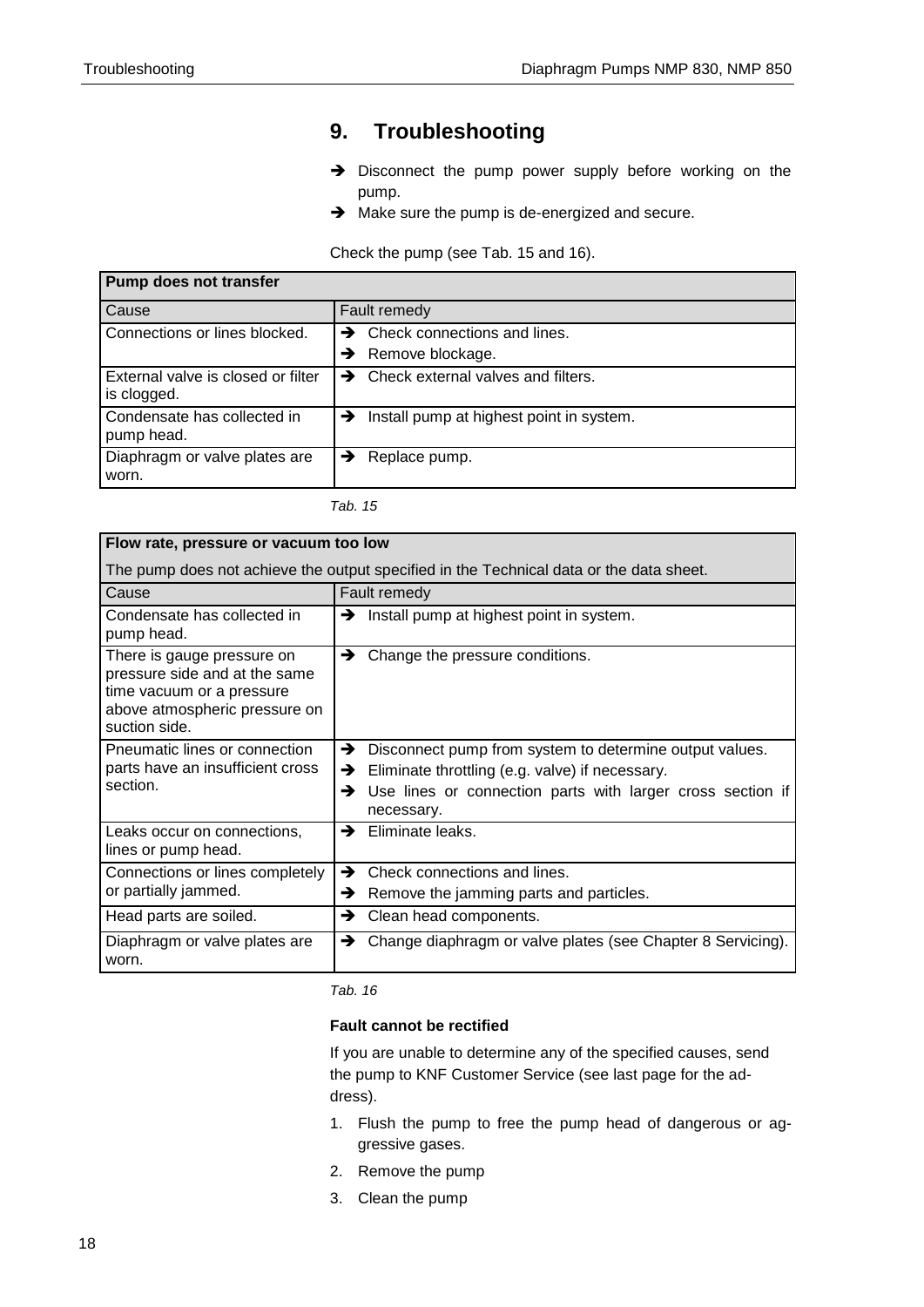4. Send the pump to KNF with a filled out decontamination declaration (see Chapter 9) and specification of the medium transferred.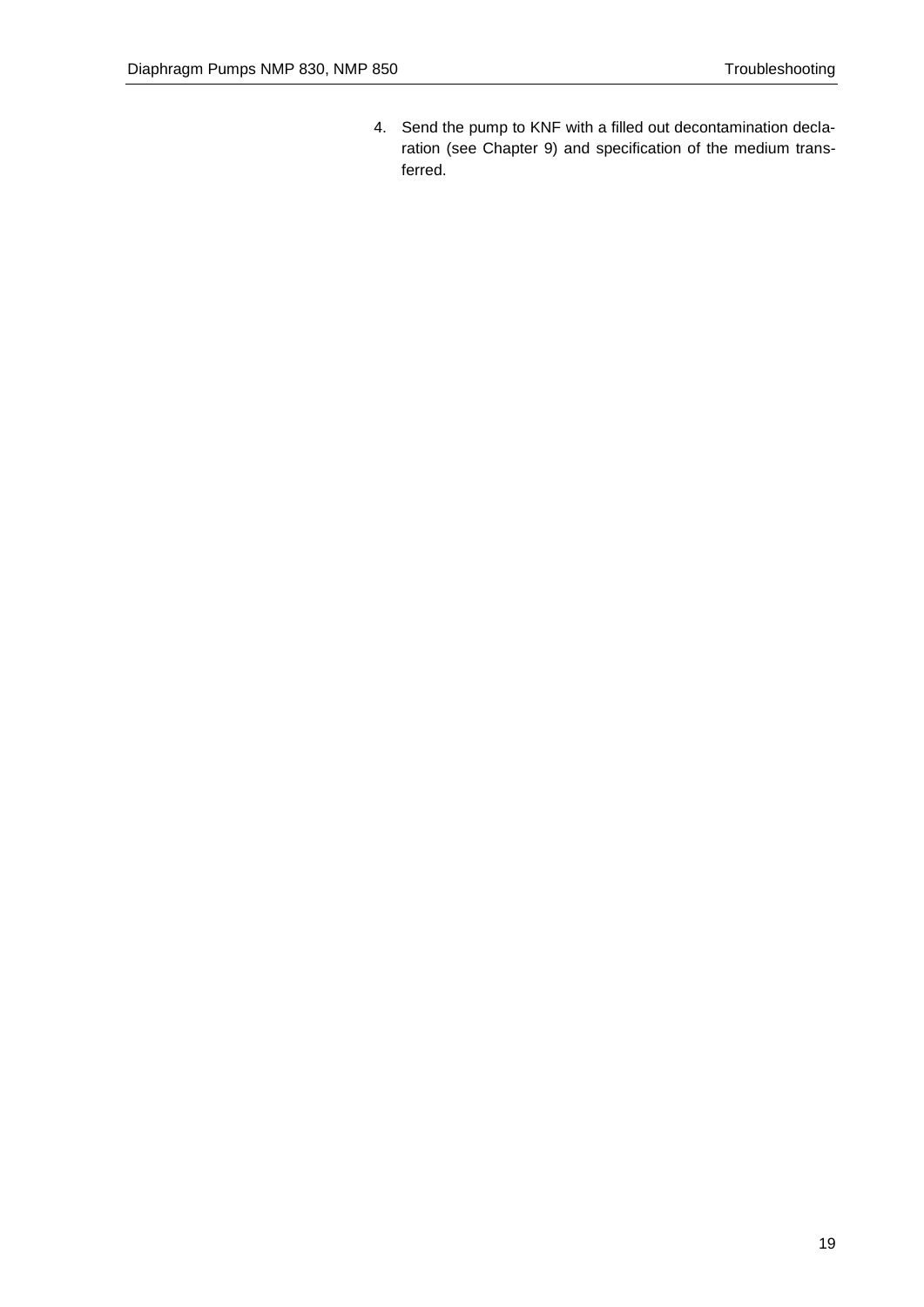## **10. Product Return**

- The condition for the repair of a pump by KNF is the certifica-Ť tion of the customer on the transferred media and on the cleaning of the pump (decontamination declaration).
- → KNF provides warranty and non-warranty repair services for all products.
- A Return Material Authorization (RMA) number is required for all product returns.
	- To receive an RMA number, submit a completed Decontamination Declaration form to [rma@knf.com](mailto:rma@knf.com)
- $\rightarrow$  The Decontamination Declaration form can obtained from our website or by contacting KNF Technical Services.
	- <http://www.knf.com/pdfs/decontamdec.doc>
	- Phone: 609-890-8600
- $\rightarrow$  Product return instructions will be provided when the RMA is issued.

KNF Neuberger, Inc 2 Black Forest Rd Trenton, NJ 08691-1810

Phone 609-890-8600 Fax 609-890-8323

[www.knfusa.com](http://www.knfusa.com/)